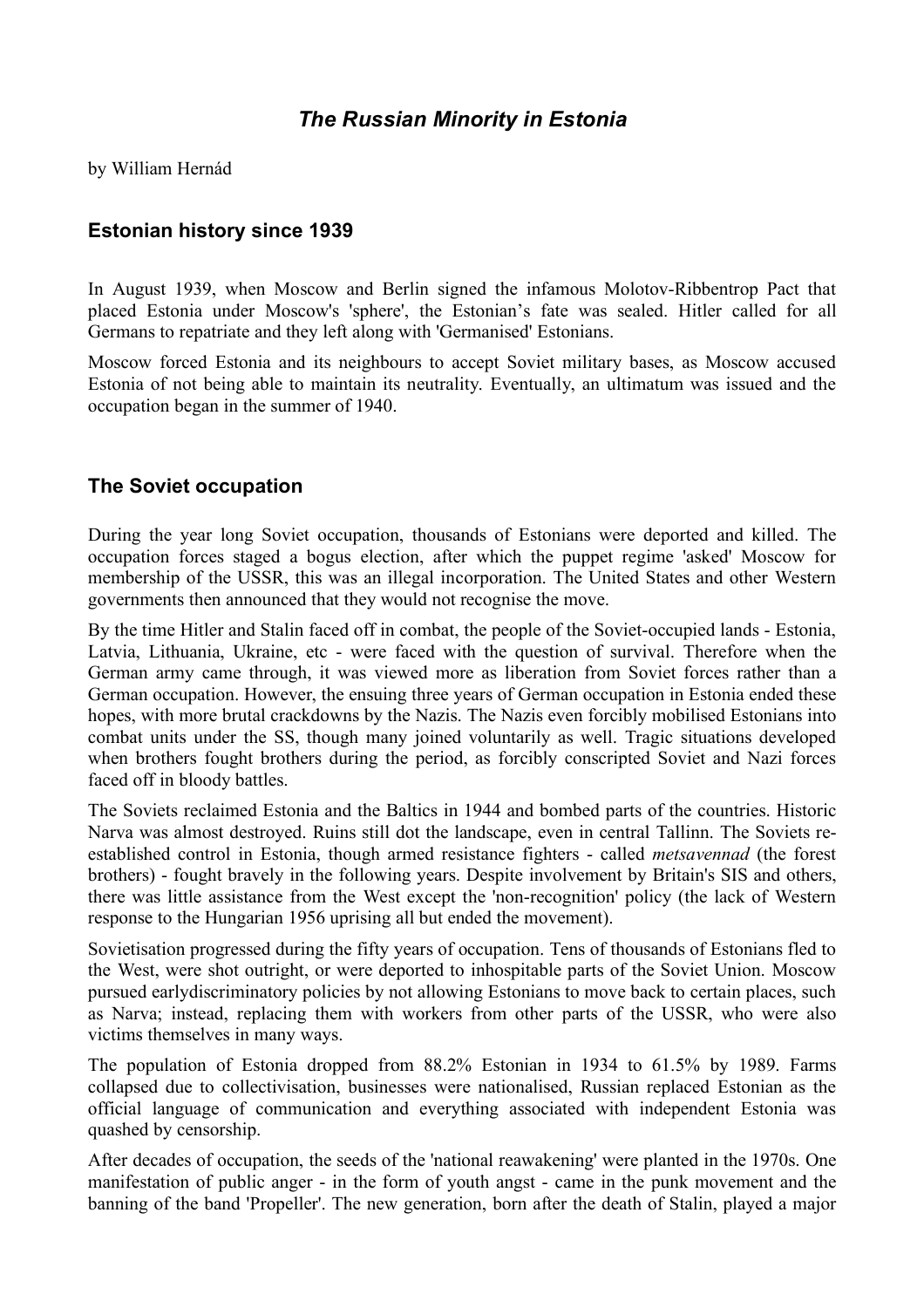role in the movement. Through the latter half of the 1980s, protesters supporting issues such as the environment and historical accuracy filled the streets. Using the shield of *glasnost*, movements for national issues were formed.<sup>1</sup>

## **The Estonian policy towards the Russian minority**

Since the fall of the Soviet Union, Estonian has been the sole official language of the country. However, the state provides its inhabitants with some cultural services in Russian too. In some municipalities, where the majority of inhabitants are ethnic Russians, the local administration is legally obliged to offer services in both languages.

Recently, there has been a lively debate over the needs and possibilities of protecting the national language from foreign influence. Exposure to foreign cultures is sometimes seen as having an adverse effect on the structure and vocabulary of the spoken and even the written language. The State Language Office is responsible for enforcing the *Language Act* through activities such as organising exams in the Estonian language and giving practical advice on linguistic matters. In the south-eastern Võru region, there have recently been attempts to revive the local language, a dialect of Estonian.

Russian speakers comprise about 31% of the country's population, but the language has no official status. There are some cultural institutions operating in Russian, notably the state-owned Russian Drama Theatre and the municipally run (since 2001) Russian Cultural Centre in Tallinn. One radio station of the public broadcasting company broadcasts in Russian. Non-governmental organisations of ethnic minority groups regularly receive grants from the Estonian Ministry of Culture and also from the local governments.

In practice business organisations and municipalities with a large number of Russophone inhabitants offer services both in Estonian and Russian, and occasionally in other languages, such as English. With regard to cultural policy, the stress has nevertheless been on the development of Estonian-language cultural services, while cultural life in minority languages has been more dependent on non-governmental initiatives.

Even in other municipalities, basic public services and information are usually also usually available in Russian. As for other minority languages, the state or the municipalities do not provide any language services. However, there are a number of societies, which help to promote the cultures of other national minority groups e.g. Armenians, Latvians, Swedes, Finns. These societies receive state financial support from the Ministry of Culture; the granting of state support is not dependent on citizenship.

Since 2000, state policies towards non-citizens and ethnic minorities have been formulated in a general action plan entitled *Integration in Estonian Society 2000-2007*. The programme is coordinated by the quasi-governmental *Non-Estonians' Integration Foundation,* established in 1998. The programme discusses integration in Estonian society as being shaped by two processes: firstly, the *social harmonisation of society,* around 'a strong common national core', based on knowledge of the Estonian language and Estonian citizenship; and secondly, *the opportunity to maintain ethnic differences,* based on the recognition of the cultural rights of ethnic minorities. The objectives have been classified under four sub-programmes, which include education in Estonian language within the elementary and secondary schools, education about minority cultures and languages, teaching of Estonian to adults, and the strengthening of the social competences of members of the minorities.

Transition to studies in Estonian in mandatory subjects takes place according to the schedule below: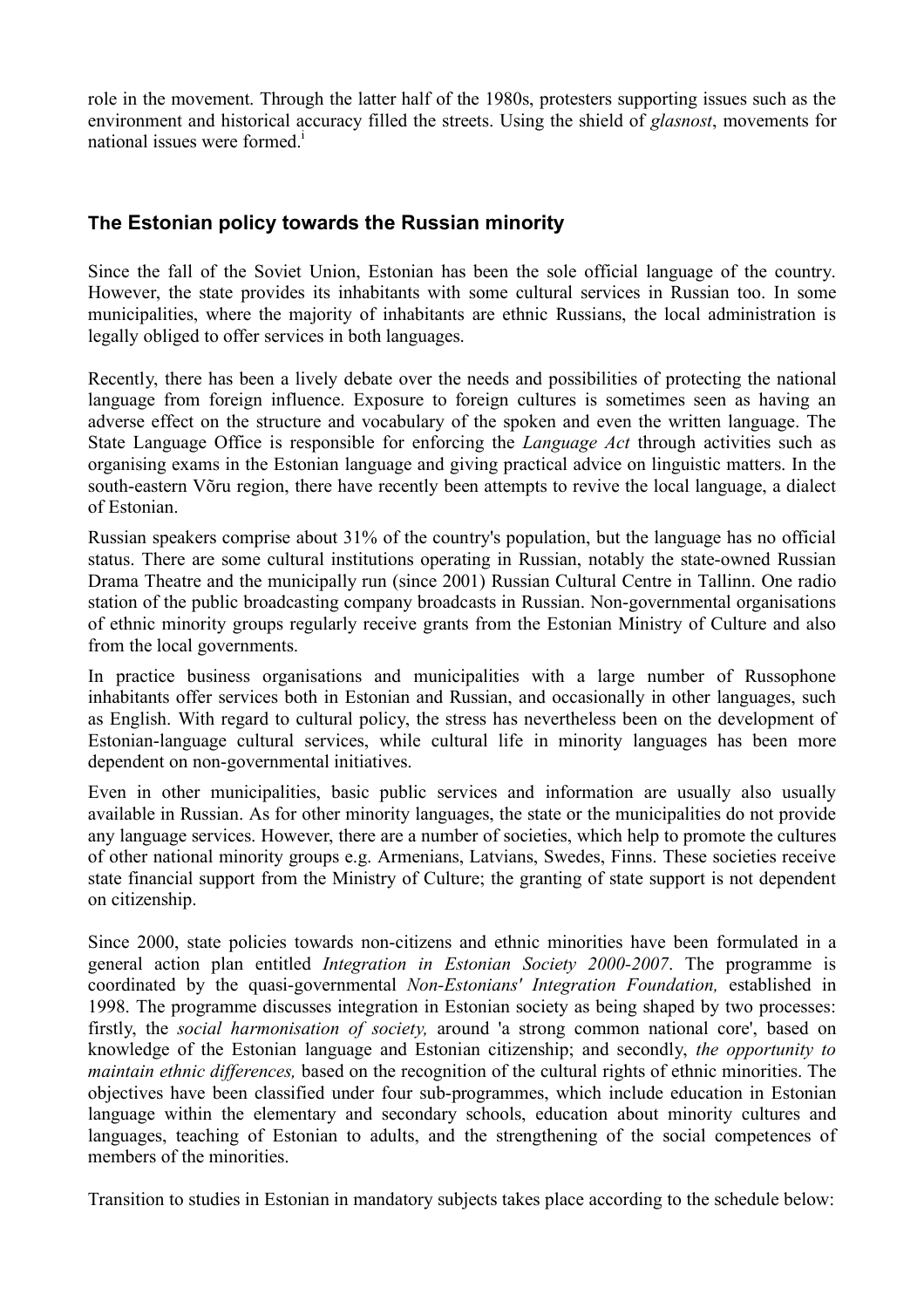- One course in Estonian Literature was taught to pupils in Estonian starting in the 10th grade in 2007/2008.
- One course in Estonian Literature and either two courses in Social Studies or three courses in Music (selection is made by the school) are taught to pupils in Estonian starting in the 10th grade in 2008/2009.
- One course in Estonian Literature, two courses in Social Studies and three courses in Music are taught in Estonian to pupils starting in the 10th grade in 2009/2010.
- One course in Estonian Literature, two courses in Social Studies, three courses in Music and two courses in History of Estonia are taught in Estonian to pupils starting in the 10th grade in 2010/2011.
- One course in Estonian Literature, two courses in Social Studies, three courses in Music, two courses in History of Estonia and three courses in Geography are taught to pupils in Estonian starting in the 10th grade in 2011/2012 and thereafter.

Each subsequent stage of the transition has concerned pupils who have started studying in the 10th grade from 2007. Pupils who start in the 10th grade in 2011 or later must study 60% of subjects in Estonian.<sup>ii</sup>

All upper secondary Russian schools in Estonia were already teaching Estonian Literature in Estonian in the 2007/2008 academic year. In the 2007/2008 academic year, 49 Russian schools (79%) were teaching Music in Estonian, 30 Russian schools (48%) were teaching Social Studies in Estonian and 17 Russian schools (27%) taught both transition subjects in Estonian.

In addition to the compulsory Estonian Language and Literature, 31 Russian-medium schools were already teaching 23 subjects in Estonian, e.g. Music (in 18 schools) and Physical Education (16 schools). 41 upper secondary Russian schools are planning to teach more subjects in Estonian than compulsory in the 2008/2009 academic year (a total of 30 different subjects).

The Ministry funded the purchase of Estonian textbooks and gave 70.000 kroons per subject to schools that teach other subjects in Estonian apart from the compulsory Estonian literature. Payment will continue in the 2008/2009 academic year.

Headmasters of Russian schools and teachers of Music, Social Studies, Estonian Literature, History and Geography have passed teacher training courses that include improving their Estonian language skills and introducing methods for teaching in another language. Training for teachers of different subjects teaching in Estonian will continue in the next academic year.<sup>iii</sup>

Among the practical issues, the most crucial is the future of Russian-language secondary education. According to the official policy, Russian-language secondary schools should adopt Estonian as the language of instruction, for at least 60% of the lessons.

Within minority organisations, the future of secondary education in Russian is actively debated; even for people with non-Russian ethnicity, the Russian language and culture may (sometimes, but not always) be closer to their own experiences than those of the Estonians. The minority activists sometimes express their stance by saying that the integration process should be 'two-sided, implying that the Estonians should pay more attention to the Russian language and culture.<sup>iv</sup>

These objectives should be accompanied by the spread of a positive attitude towards integration among both the minorities and the majority population. When the programme was assessed, the very fact of its elaboration and implementation has been regarded as a significant achievement in itself. However, certain shortcomings have been raised; firstly, the implementation has concentrated on the education and language sectors, which have received three-quarters of the total financing of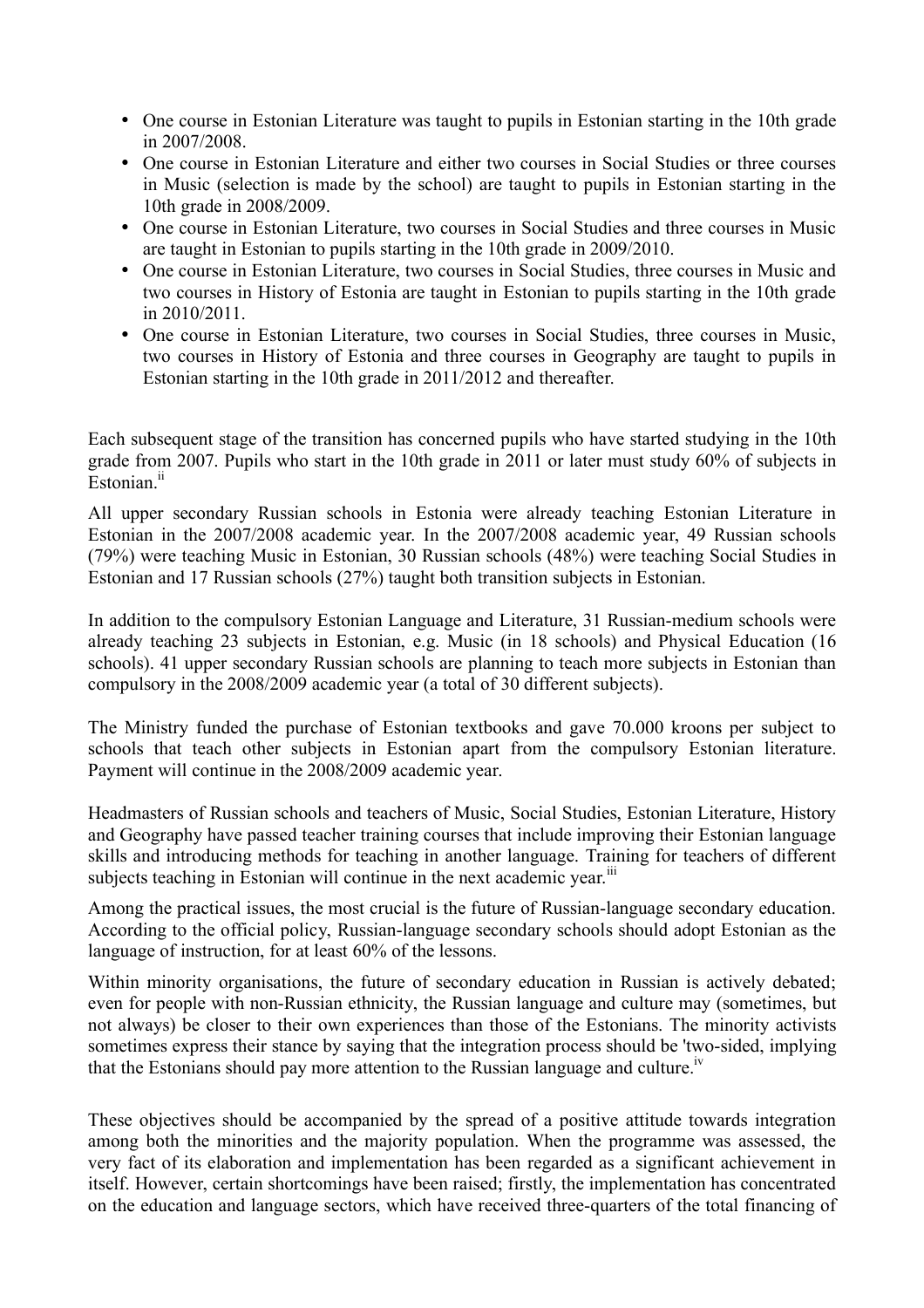the programme (approximately 14.4 million euros for the period 2000-2003), leaving the fields of legal-political and socio-economic integration dependent on their inclusion in other government programmes. Although the programme stresses the objective of combining integration with the maintenance of strong minority identities, and the minority citizens' competence in their ethnic cultures, its implementation has been accused of being rather assimilationist in practice. There is no present definition of 'integration' which is shared by the government, the general public, and the representatives of minority organisations. In 2007, the government appointed a working group with the task of preparing a new action plan for the years  $2008-2013$ .

#### **The big issue between Estonia and its Russian minority in 2007**

The issues of inter-ethnic relations and immigration became a hotly debated issue in Estonia during the revolutionary development of the late 1980s that eventually led to a restoration of Estonia's independence in 1991. At that time, immigration meant the influx of work force and retired military officers from other parts of the USSR had already led to a major change in the population's ethnic composition. Along with a growing linguistic 'Russification' of public life, the independence activists interpreted immigration as a threat to the future existence of the Estonian nation. The discourse on immigrants and migration has so far been intertwined with the debate on issues such as the integration of minorities, citizenship policies and language policies.

The number of immigrants to Estonia from countries outside the former Soviet Union has, until now, remained almost insignificant. In fact, the need to develop a policy towards new immigrants has become apparent only very recently, partly due to Estonia's membership in the European Union. Accordingly, the discourse on migration related issues has, until recently, been primarily concerned with the Soviet-time settlers to the country.

Some problems have remained unsolved and continue to be debated. They are related both to symbolic and practical aspects of the relations between the majority and minorities. In 2007, the symbolic controversies showed their latent conflict potential. A Soviet monument for the victims of the Second World War that was located in the centre of Tallinn occasionally became the subject of heated public debate. During the parliamentary election campaign, Prime Minister Andrus Ansip and his reform Party made a promise to relocate the monument to the Military Cemetery. After the elections, and the appointment of Ansip's new Government Cabinet, this line of action was followed. However, removing the monument triggered protests by Russian-speakers, which eventually degenerated into violent street riots on 26-27 April, 2007. The press discussion following these events has shown that widely differing views about the goals and possibilities of policies towards the Russian-speaking minority still exists.

Police clashed with Russian demonstrators for two nights in downtown Tallinn, where protests over the removal of a bronze statue of a Red Army soldier turned violent, leaving one person dead and 153 injured. Many members of Estonia's Russian-speaking minority, which makes up a third of the country's 1.3 million people, opposed moving the statue. Ethnic Estonians say it is a reminder of decades of Soviet occupation.

On January 5, 2009, an Estonian court acquitted four men of organizing the country's worst riot in 2007. Dmitri Linter, Maksim Reva and Dimitri Klenski, the leaders of an informal local group called the 'Night Watchmen', and Mark Siryk, the local head of 'Nashi', a Russian youth group loyal to the Kremlin, were cleared of the charges of "organizing mass disturbances" in Tallinn on April 26-28, 2007, as the Harju County Court said in an e-mailed statement. Prosecutors said they will appeal the decision.<sup>vi</sup>

Thus, Estonia's medieval fortress at Narva glowers at a corresponding fort over the border in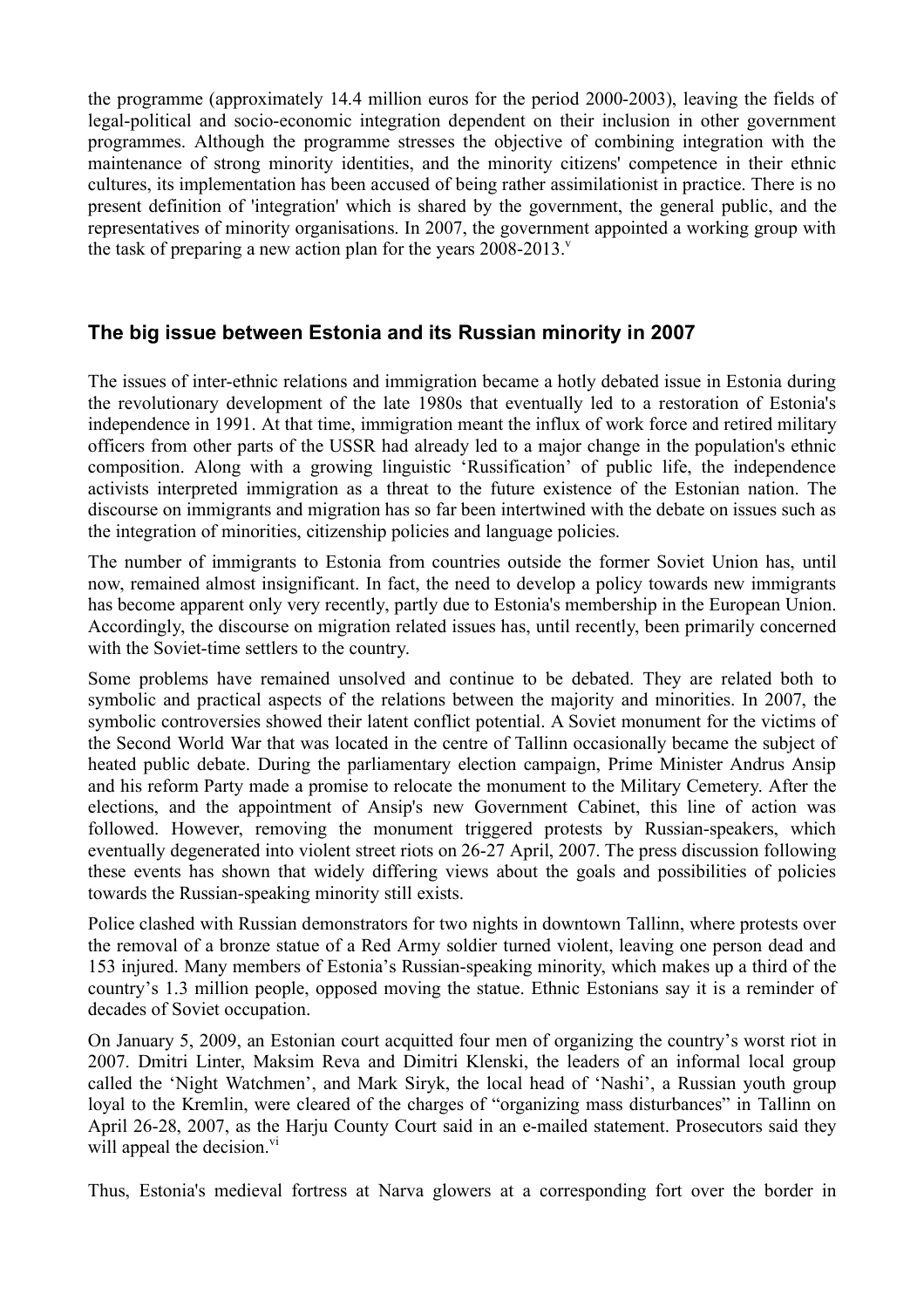Russia, a symbol of tensions between the nations and for some, of friction between Estonians and their big Russian minority. In this town on the far north-east fringe of the European Union, surrounded by flat countryside in a region pock-marked by slags of oil shale, 85 percent of the population are Russian speakers. After the fall of the Soviet Union in 1991, they and others in the 300,000-strong Russian-speaking community of the tiny Baltic state of Estonia faced a choice: integrate and become Estonian or, in the eyes of the law, remain a non-citizen. Their status has long been a source of contention with Russia, and relations soured overtly after April 2007 when Estonia moved a Soviet-era Red Army war memorial, sparking riots in the capital Tallinn and anger in Moscow. Saying Estonia's action showed disrespect to the fighters of fascism, Russia retaliated with steps that dampened trade flows and knocked Estonia's economy.<sup>vii</sup>

The moving of the statue has strained ties with neighbouring Russia, where Estonian exporters have suffered boycotts. It also led to protests by Russian youth groups, including Nashi, at the Estonian Embassy in Moscow in May 2007. Russian oil shipments through Estonia have fallen by a third since May 2007.

## **Cultural diplomacy in Estonia concerning Russia and the Russian minority**

One of the missions of the Ministry of Culture is to support the cultural life of ethnic minorities and to contribute to the preservation and development of their languages and cultural originality. In accordance with the regulations, the Ministry of Culture supports the activities of cultural societies of ethnic minorities by assisting the promotion of their cultural life in compliance with legal acts currently in force.<sup>viii</sup>

Cultural contacts between Estonia and Russia are intensive and thriving, free of complications. There is even a noteworthy institutional framework created for this purpose. The cultural ministries of the Republic of Estonia and the Russian Federation signed a cooperation agreement back in 1992, which has been solidified through cooperation programmes.

Since 1997, the David Oistarrhi Festival has taken place annually in Estonia, with 2009 seeing the twelfth festival. The international festival of orthodox sacred music 'CREDO' has regularly taken place in Estonia since 1994. Soloists from Moscow's Bolshoi Theatre and St. Peterburg's Maria Theatre have performed in Tallinn. In both 2005 and 2007, the Russian theatre festival 'Zolotaja Maska' was held in Tallinn in October.

These are the highlights of the events that took place in recent years in towns in Russia and Estonia:

In January 2006, Andres Mustonen gave a concert in Moscow Conservatory. The embassy assisted in finding sponsors for the event.

In May 2006, an exhibition was opened in the National Library of Russia called 'The 25 Most Beautiful Estonian Books and the 5 Most Beautiful Children's Books in 2005'.

On 30 May 2006, the lead conductor of St. Peterburg's Maria Theatre Valeri Gergiev was given an Eduard Tubin medal for his outstanding presentation of Symphony number VIII at the Tubin Anniversary Festival in Tallinn in May 2005.

Another noteworthy event of 2006 was the opening of an exhibit of collections from the Pskov Museum in Tallinn.

On 20 October 2006, an exhibit by glass artist Ivo Lille was opened in Moscow.

Starting in the 2006-2007 season, Eri Klas is the new lead conductor and musical director of the Moscow Theatre's 'Novaja Opera'.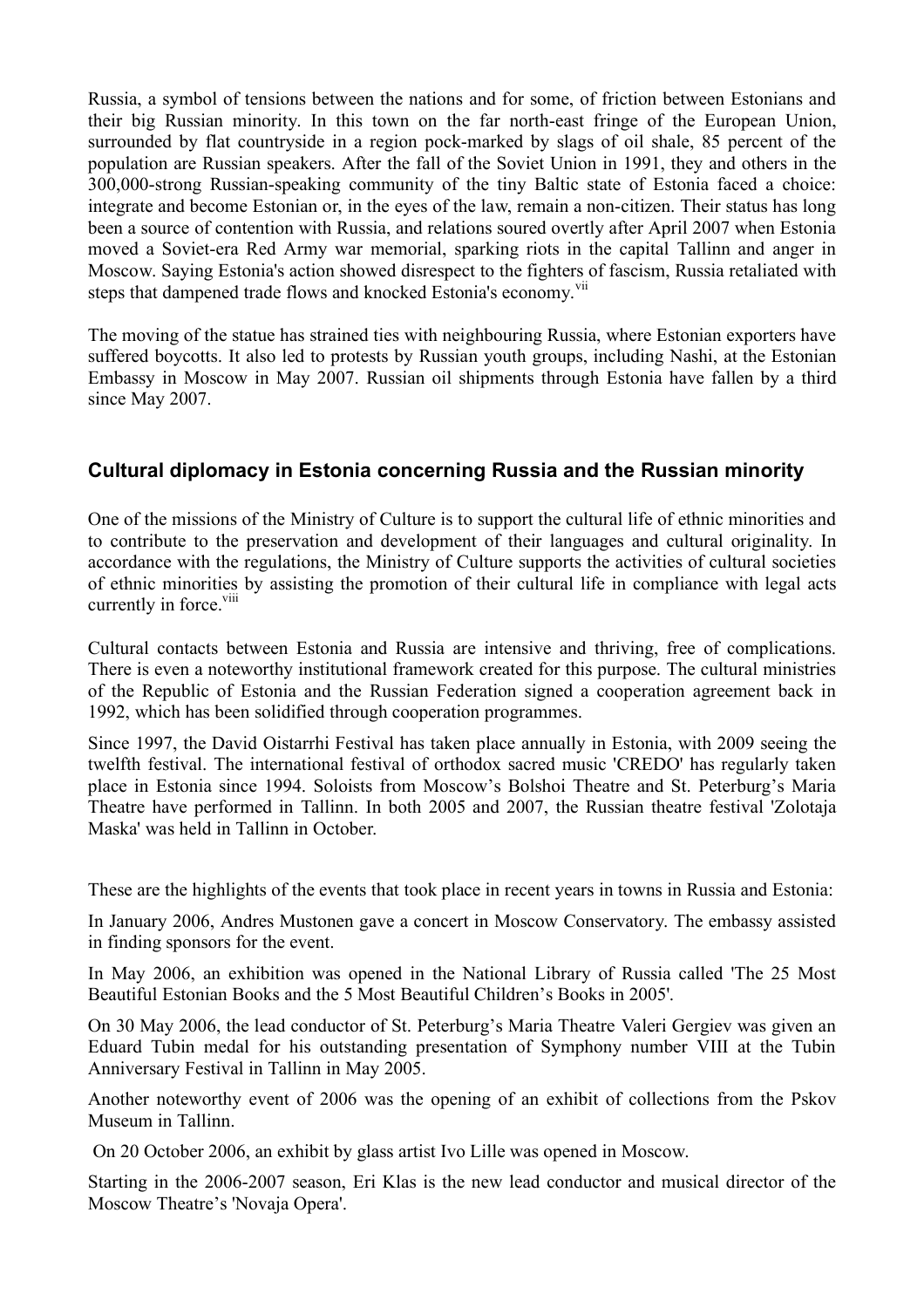In May 2007, an exhibition displaying a diverse selection of high-level contemporary Russian art, 'The return of memory / New art in Russia', opened in KUMU Art Museum.

In March, a delegation from the Estonian embassy in Moscow participated in the opening of Setu culture days in Kazan, the capital of Tatarstan, Russia. The Setu culture days began on 20 March at Kazan State University of Culture and Arts, with a joint concert by Seto ensembles and students of the university.

On 11 April 2007, an exhibit of rugs made by the Estonian Academy of the Arts instructor Anu Raud opened in the embassy in Moscow.

The 87th anniversary of Georg Ots's (an Estonian baritone) birthday was celebrated with a concert on 12 April, which was organised by the Estonian Embassy in Moscow. The concert took place in Moscow's 11th art school, with which the embassy has very close ties and where a bust of Georg Ots, a gift from Tallinn, has been displayed since 2005.

On April 22nd, 2007, an Estonian animated film day took place in Moscow. Well-known Moscow theatre critic and expert on puppet and animated films Dina Goder helped organise the event.

From 19-20 July 2007, the international folk culture festival "Shumbat, finno-ugrija" was held in Mordovia's capital Saransk. It included an Estonian display, presented by the director of the nonprofit organisation Finno-Ugria Kersti Sepper.<sup>ix</sup>

Overall, it can be observed that the Estonian government has made a lot of effort to integrate minorities and in particular, the Russian minority, although issues which need to be overcome still remain. Thus, there is a need for Cultural Diplomacy in Estonia since it helps people from different cultural backgrounds to interact better with each other.

Culture concerns languages, religion, attitudes, social organisation and education. Maybe the best definition of the term is from Hofstede. He wrote that 'culture is the collective programming of the human mind that distinguishes the members of one human group from those of another.<sup>1x</sup>

The word diplomacy relates to tact and skills in dealing with people. It helps us to interact better with others without interfering with their fundamental rights.

The word Europe is commonly used when speaking about the European Union. However the term 'Europe' also refers to Belarus, Croatia and Georgia etc. Thus, it probably depends on where people come from. Most Western Europeans speak about Europe in the sense of the European Union whereas people who come from Eastern Europe would probably think of geographical Europe on hearing the word 'Europe'. Europe, either the European Union or Europe in general, is based on politics, business and arts. The EU's core project is to create a federal union that celebrates the plurality of the continent's many nations. However there are still tensions within minorities and citizens of countries. The EU's motto is actually 'unity in diversity'.

It is accepted in most countries today that cultural relations are an essential third dimension in relations between states: 'third' in the respect that they accompany politics and trade. It was no less a figure than Willy Brandt in 1966 who said culture was '*the third pillar of foreign policy'.* Willy Brandt made efforts to build peaceful relations with the Eastern Block, i.e. the former Soviet Republics. Before that date, John F. Kennedy had already spoken in this sense when he stated 'Ich bin ein Berliner' on June  $26<sup>th</sup>$ , 1963. He wanted to show Berliners that he was supporting them during the time of the Cold War**.** He wanted people around the world to be concerned with the citizens of West Berlin's problems. Both of those former political leaders were dealing with cultural